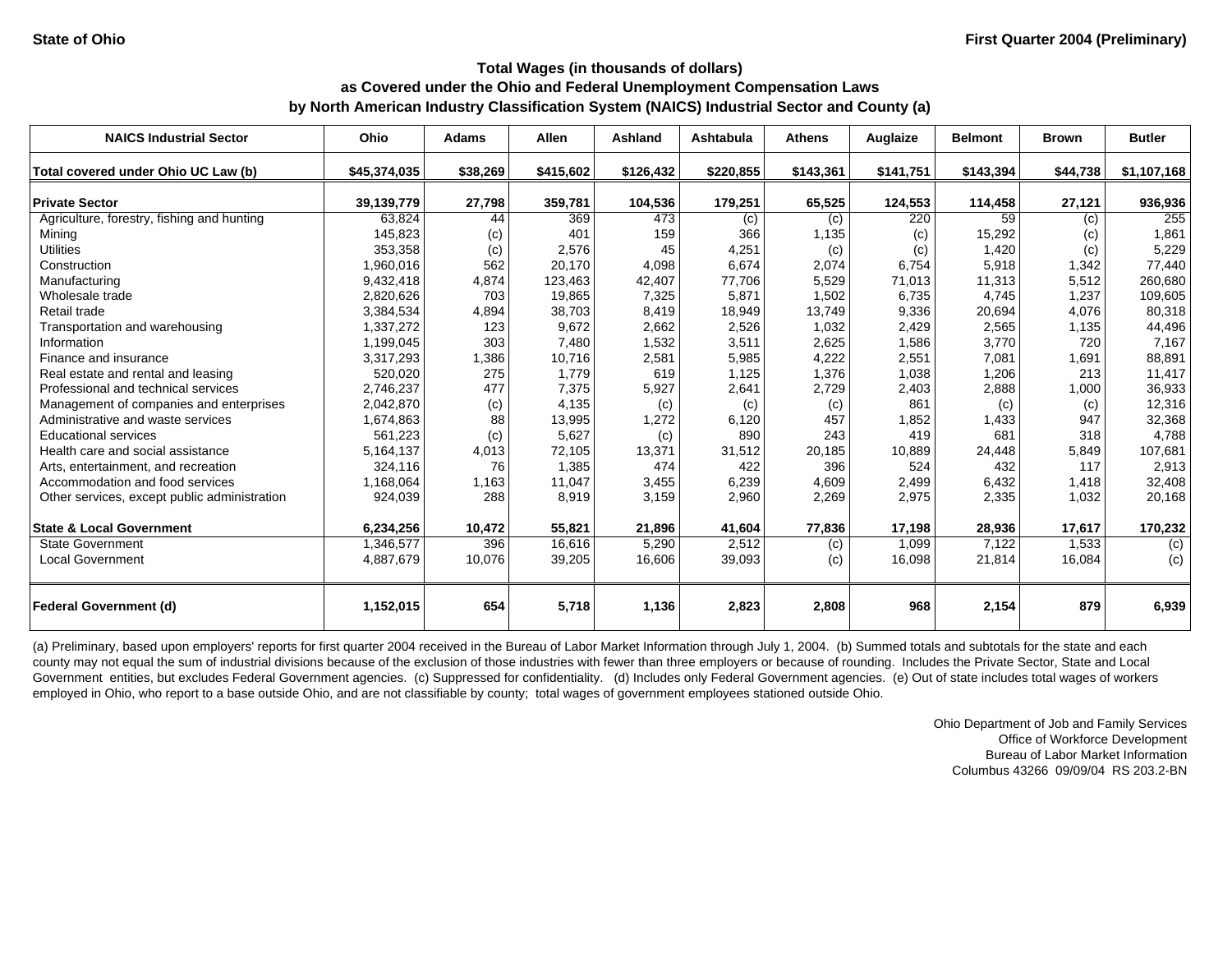| <b>NAICS Industrial Sector</b>                | Carroll      | Champaign       | <b>Clark</b>     | <b>Clermont</b>  | <b>Clinton</b>  | Columbiana       | Coshocton       | Crawford        | Cuyahoga             | <b>Darke</b>    |
|-----------------------------------------------|--------------|-----------------|------------------|------------------|-----------------|------------------|-----------------|-----------------|----------------------|-----------------|
| Total covered under Ohio UC Law (b)           | \$32,256     | \$79,015        | \$360,045        | \$431,530        | \$190,774       | \$203,472        | \$90,542        | \$108,118       | \$7,369,750          | \$123,632       |
| <b>Private Sector</b>                         |              |                 | 300,751          |                  |                 |                  |                 |                 | 6,480,799            |                 |
|                                               | 25,293<br>96 | 63,487<br>510   | 2,455            | 373,276          | 165,414<br>64   | 167,208<br>407   | 78,966<br>375   | 91,465<br>569   | 1,767                | 105,710         |
| Agriculture, forestry, fishing and hunting    | 70           |                 |                  | (c)              |                 | 1,474            | 1.721           |                 | 3.907                | 3,891           |
| Mining<br><b>Utilities</b>                    |              | (c)             | (c)<br>2,421     | (c)<br>11,135    | (c)             | 1,055            | 8,062           | (c)             | 26,559               | (c)             |
|                                               | (c)<br>1.718 | (c)<br>2,692    |                  | 25,989           | (c)             |                  | 1,886           | (c)<br>3,145    |                      | (c)<br>7,284    |
| Construction                                  |              |                 | 12,313           |                  | 2,063           | 6,699            |                 |                 | 253,121              |                 |
| Manufacturing<br>Wholesale trade              | 9,739<br>782 | 34,633<br>1,960 | 84,323<br>15,897 | 87,258<br>32,847 | 39,814<br>5,209 | 53,920<br>9,302  | 35,522<br>1,295 | 46,894<br>4,419 | 1,092,740<br>572,766 | 38,937<br>6,947 |
| Retail trade                                  | 3,468        |                 | 31,406           | 48,255           | 8,722           |                  | 5,587           | 6,493           | 434,247              |                 |
|                                               | 1,616        | 5,527<br>614    | 19,147           | 4,750            |                 | 19,194<br>10,817 |                 |                 | 205,471              | 9,628           |
| Transportation and warehousing<br>Information | 791          |                 |                  |                  | (c)             |                  | 2,513<br>770    | 1,194           |                      | 6,958           |
|                                               |              | 921             | 1,648            | 18,704           | 2,799           | 1,811            |                 | 744             | 231,265              | 854             |
| Finance and insurance                         | 921          | 2,872           | 16,225           | 44,536           | 5,425           | 7,781            | 1,790           | 5,458           | 944,368              | 6,033           |
| Real estate and rental and leasing            | 116          | 894             | 3,062            | 3,839            | 1,031           | 1,014            | 244             | 293             | 114,499              | 941             |
| Professional and technical services           | 423          | 672             | 7,114            | 21,416           | 1,551           | 4,063            | 2,431           | 3,164           | 562,632              | 4,404           |
| Management of companies and enterprises       | (c)          | (c)             | (c)              | 2,828            | 2,059           | 759              | 267             | (c)             | 265,320              | (c)             |
| Administrative and waste services             | 353          | 811             | 5,625            | 10,089           | 4,456           | 6,484            | 2,276           | 660             | 277,227              | 2,424           |
| <b>Educational services</b>                   | (c)          | (c)             | 6,058            | 2,330            | (c)             | 361              | 137             | (c)             | 161.021              | (c)             |
| Health care and social assistance             | 2,770        | 5,891           | 58,429           | 33,146           | 6,684           | 31,917           | 10,549          | 13,271          | 927.663              | 12,015          |
| Arts, entertainment, and recreation           | 135          | 274             | 1,379            | 1,999            | 118             | 456              | 669             | 168             | 102,456              | 275             |
| Accommodation and food services               | 940          | 2,032           | 11,928           | 13,923           | 2,812           | 5,511            | 1,506           | 2,255           | 161,321              | 2,371           |
| Other services, except public administration  | 858          | 1,286           | 11,945           | 10,011           | 1,703           | 4,183            | 1,367           | 1,438           | 142,449              | 2,081           |
| <b>State &amp; Local Government</b>           | 6,963        | 15,527          | 59,294           | 58,254           | 25,360          | 36,264           | 11,576          | 16,653          | 888,952              | 17,922          |
| <b>State Government</b>                       | 299          | 504             | 3,844            | 4,749            | 1,207           | 2,923            | 457             | 1.111           | 60,726               | 420             |
| <b>Local Government</b>                       | 6,664        | 15,023          | 55,450           | 53,506           | 24,153          | 33,341           | 11,119          | 15,542          | 828,226              | 17,502          |
|                                               |              |                 |                  |                  |                 |                  |                 |                 |                      |                 |
| <b>Federal Government (d)</b>                 | 452          | 816             | 8,269            | 3,768            | 1,990           | 7,099            | 1,087           | 843             | 250,373              | 1,275           |

(a) Preliminary, based upon employers' reports for first quarter 2004 received in the Bureau of Labor Market Information through July 1, 2004. (b) Summed totals and subtotals for the state and each county may not equal the sum of industrial divisions because of the exclusion of those industries with fewer than three employers or because of rounding. Includes the Private Sector, State and Local Government entities, but excludes Federal Government agencies. (c) Suppressed for confidentiality. (d) Includes only Federal Government agencies. (e) Out of state includes total wages of workers employed in Ohio, who report to a base outside Ohio, and are not classifiable by county; total wages of government employees stationed outside Ohio.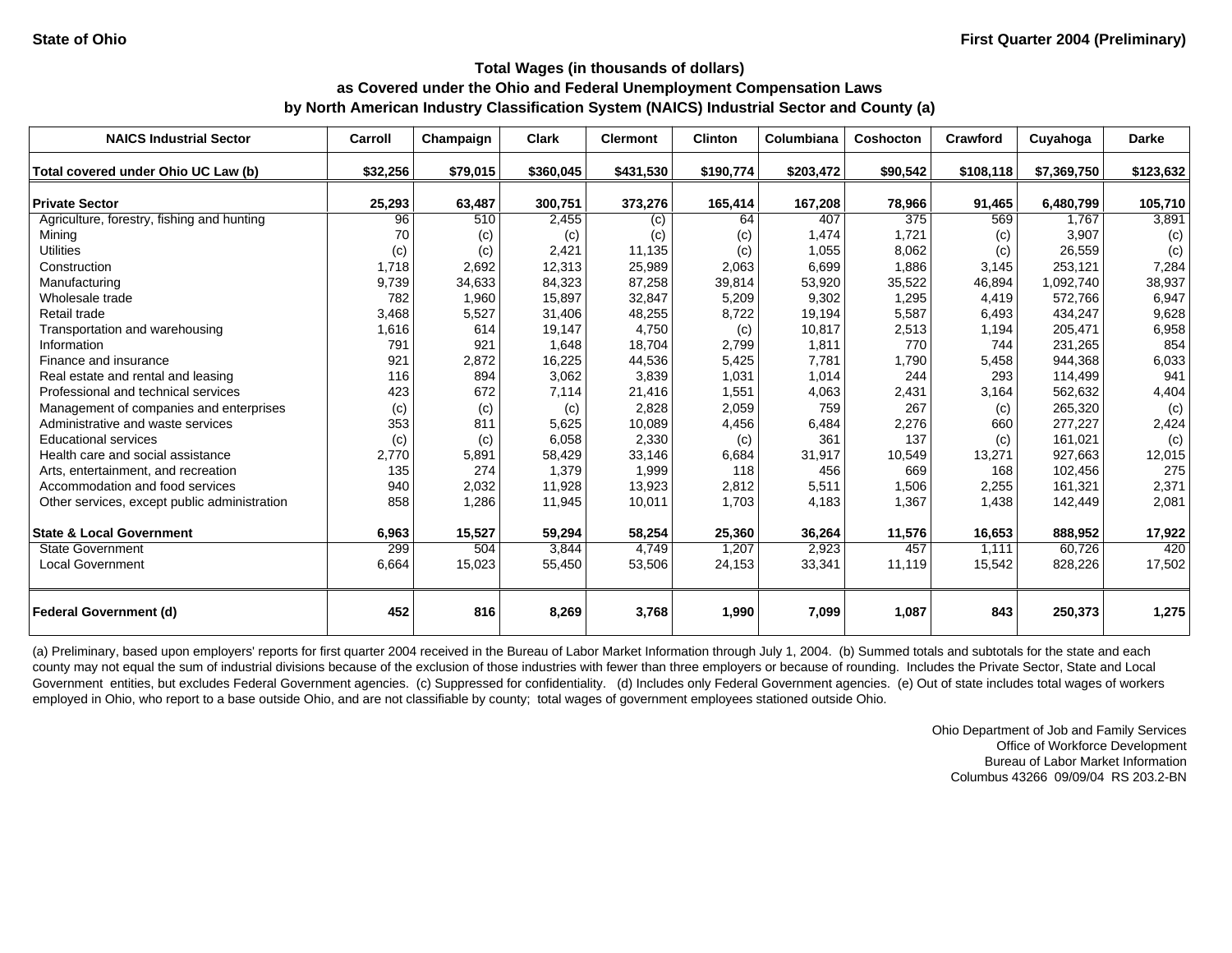| <b>NAICS Industrial Sector</b>               | <b>Defiance</b> | <b>Delaware</b> | Erie      | <b>Fairfield</b> | <b>Fayette</b> | <b>Franklin</b> | <b>Fulton</b> | Gallia   | Geauga    | Greene    |
|----------------------------------------------|-----------------|-----------------|-----------|------------------|----------------|-----------------|---------------|----------|-----------|-----------|
| Total covered under Ohio UC Law (b)          | \$145,653       | \$536,265       | \$292,499 | \$244,456        | \$72,803       | \$6,464,868     | \$148,923     | \$89,900 | \$243,729 | \$388,362 |
| <b>Private Sector</b>                        | 130,954         | 486,762         | 243,628   | 177,493          | 61,575         | 5,478,221       | 130,874       | 75,347   | 213,043   | 304,670   |
| Agriculture, forestry, fishing and hunting   | 158             | 1,001           | 994       | 418              | 107            | 2,058           | 1,274         | 205      | 1,815     | 396       |
| Mining                                       | (c)             | 1,147           | 1,397     | (c)              | (c)            | 2,025           | (c)           | (c)      | (c)       | (c)       |
| <b>Utilities</b>                             | (c)             | (c)             | 1,591     | 2.100            | (c)            | 42,973          | (c)           | 13,010   | (c)       | (c)       |
| Construction                                 | 3,625           | 24,862          | 9,242     | 15,065           | 1,914          | 283,603         | 6,201         | 4,104    | 16.426    | 13,526    |
| Manufacturing                                | 75,769          | 59,594          | 103,165   | 46,318           | 24,455         | 537,738         | 79,496        | 7,590    | 83,938    | 40,303    |
| Wholesale trade                              | 4,075           | 21,920          | 16,468    | 6,666            | 4,195          | 373,541         | 8,348         | 1,147    | 17.461    | 14,971    |
| Retail trade                                 | 12,101          | 42,643          | 23,181    | 22,683           | 7,344          | 560,850         | 8,194         | 7,561    | 16,797    | 40,900    |
| Transportation and warehousing               | 2,752           | 19,709          | 5,634     | 3,208            | 5,844          | 260,112         | 2,092         | 2,247    | 4,698     | 3,807     |
| Information                                  | 1,987           | 3,670           | 3,717     | 2,380            | 682            | 266,091         | 1,164         | 973      | 1,775     | 11,430    |
| Finance and insurance                        | 6,041           | 124,186         | 6,419     | 7,621            | 3,235          | 761,371         | 3,320         | 2,983    | 7,739     | 18,003    |
| Real estate and rental and leasing           | 407             | 5,116           | 1,661     | 2,433            | 663            | 106,484         | 647           | 328      | 1,778     | 2,363     |
| Professional and technical services          | 2,023           | 89,682          | 7,874     | 9,357            | 682            | 566,226         | 1,745         | 452      | 8,500     | 76,884    |
| Management of companies and enterprises      | 1,415           | (c)             | (c)       | 1,127            | (c)            | 330,565         | (c)           | (c)      | 3,129     | 2,762     |
| Administrative and waste services            | 1,498           | 9,086           | 4,314     | 14,388           | 628            | 301,526         | 2,326         | 1,337    | 10,291    | 9,951     |
| <b>Educational services</b>                  | 1,599           | 6,966           | (c)       | 1,568            | (c)            | 61,838          | (c)           | (c)      | 3,800     | 12,997    |
| Health care and social assistance            | 12,477          | 25,073          | 32,752    | 23,679           | 7,751          | 612,863         | 10,744        | 25,981   | 19,489    | 33,678    |
| Arts, entertainment, and recreation          | 307             | 7,337           | 8,693     | 754              | 215            | 47,060          | 737           | 80       | 1,984     | 1,720     |
| Accommodation and food services              | 2,461           | 18,119          | 10,519    | 10,531           | 2,623          | 194,946         | 1,946         | 2,246    | 5,651     | 14,440    |
| Other services, except public administration | 2,043           | 7,309           | 4,397     | 6,977            | 1,067          | 166,352         | 1,588         | 1,996    | 5,732     | 5,127     |
| <b>State &amp; Local Government</b>          | 14,699          | 49,503          | 48,872    | 66.962           | 11,228         | 986,646         | 18,049        | 14,553   | 30,686    | 83,692    |
| <b>State Government</b>                      | 1,136           | 8,601           | 9,923     | 7,094            | 579            | 452,962         | 1.761         | (c)      | 1.748     | 29,986    |
| <b>Local Government</b>                      | 13,563          | 40,902          | 38,949    | 59,868           | 10,649         | 533,684         | 16,289        | (c)      | 28,938    | 53,706    |
| <b>Federal Government (d)</b>                | 1,199           | 2,723           | 2,549     | 2,972            | 589            | 175,721         | 1,050         | 921      | 1,507     | 203,737   |

(a) Preliminary, based upon employers' reports for first quarter 2004 received in the Bureau of Labor Market Information through July 1, 2004. (b) Summed totals and subtotals for the state and each county may not equal the sum of industrial divisions because of the exclusion of those industries with fewer than three employers or because of rounding. Includes the Private Sector, State and Local Government entities, but excludes Federal Government agencies. (c) Suppressed for confidentiality. (d) Includes only Federal Government agencies. (e) Out of state includes total wages of workers employed in Ohio, who report to a base outside Ohio, and are not classifiable by county; total wages of government employees stationed outside Ohio.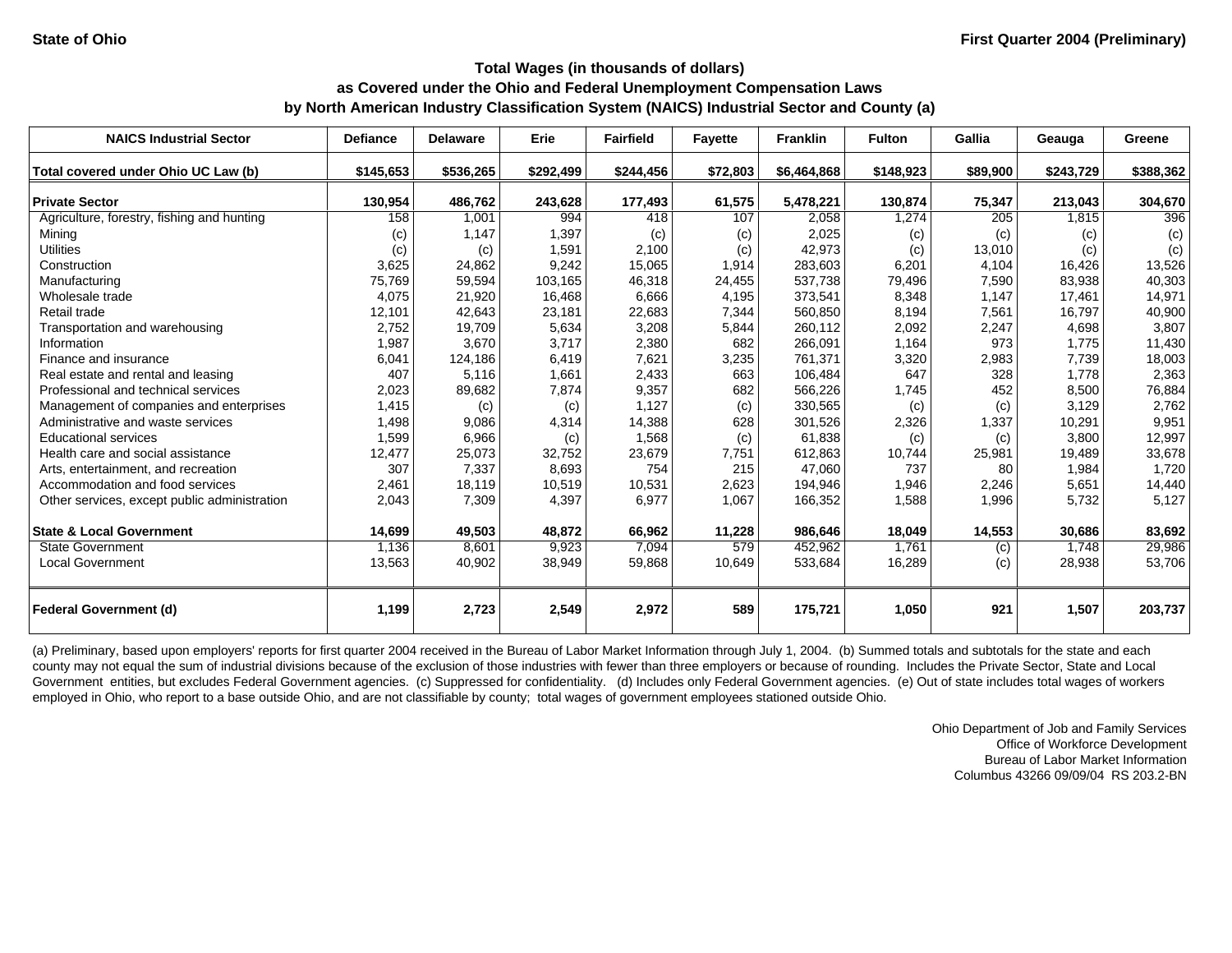| <b>NAICS Industrial Sector</b>               | Guernsey | <b>Hamilton</b> | <b>Hancock</b> | <b>Hardin</b> | <b>Harrison</b> | Henry    | <b>Highland</b> | <b>Hocking</b> | <b>Holmes</b> | <b>Huron</b> |
|----------------------------------------------|----------|-----------------|----------------|---------------|-----------------|----------|-----------------|----------------|---------------|--------------|
| Total covered under Ohio UC Law (b)          | \$97,481 | \$5,587,894     | \$339,383      | \$54,836      | \$23,407        | \$83,418 | \$74,276        | \$42,677       | \$103,579     | \$169,664    |
|                                              |          |                 |                |               |                 |          |                 |                |               |              |
| <b>Private Sector</b>                        | 76,697   | 5,091,566       | 310,969        | 43,805        | 18,726          | 68,074   | 55,883          | 28,650         | 92,333        | 147,022      |
| Agriculture, forestry, fishing and hunting   | (c)      | 891             | 267            | 218           | 185             | 495      | 208             | 123            | 1,108         | 1,791        |
| Mining                                       | 1,141    | 1,021           | 37,364         | (c)           | 5,029           | (c)      | 1,108           | (c)            | 1,000         | (c)          |
| <b>Utilities</b>                             | 655      | 25,210          | 1.752          | 617           | 373             | (c)      | 861             | (c)            | 477           | (c)          |
| Construction                                 | 4,206    | 241,902         | 7,373          | 896           | 432             | 3,351    | 1.732           | 1,969          | 8.331         | 12,503       |
| Manufacturing                                | 23,768   | 873,977         | 120,661        | 18,552        | 5,047           | 35,859   | 21,955          | 10,182         | 43,305        | 71,741       |
| Wholesale trade                              | 2.453    | 415,806         | 10,367         | 2,344         | 1,198           | 2,124    | 1,146           | 980            | 4,949         | 5,696        |
| Retail trade                                 | 9,147    | 309,925         | 28,494         | 3,844         | 1,142           | 5,314    | 7,960           | 4,741          | 8,679         | 10,398       |
| Transportation and warehousing               | 3,040    | 107,806         | 13,444         | 632           | 511             | 4,648    | 1,230           | 498            | 3,389         | 6,646        |
| Information                                  | 1,625    | 170,556         | 4,500          | 637           | 299             | 1,049    | 3,387           | 478            | 445           | 3,281        |
| Finance and insurance                        | 2,202    | 389,541         | 9,119          | 1,268         | (c)             | 2,396    | 4,964           | 1,352          | 2,707         | 3,524        |
| Real estate and rental and leasing           | 561      | 77,193          | 2,640          | 267           | 266             | (c)      | 352             | 322            | (c)           | 611          |
| Professional and technical services          | 2,820    | 473,619         | 5,315          | 552           | 361             | 670      | 859             | 430            | 2,030         | 4,274        |
| Management of companies and enterprises      | (c)      | 744,383         | 1,998          | (c)           | (c)             | (c)      | (c)             | (c)            | 721           | 2,115        |
| Administrative and waste services            | 2,508    | 248,305         | 15,110         | 227           | (c)             | 922      | 598             | 514            | 3,740         | 1,297        |
| <b>Educational services</b>                  | 112      | 65,599          | 7,229          | (c)           | (c)             | 144      | (c)             | 266            | (c)           | (c)          |
| Health care and social assistance            | 16,121   | 651,528         | 31,110         | 4,296         | 2,840           | 6,491    | 6,297           | 3,160          | 7,648         | 14,853       |
| Arts, entertainment, and recreation          | 177      | 52,530          | 725            | 161           | 111             | 57       | 16              | 292            | 144           | 298          |
| Accommodation and food services              | 3,642    | 126,580         | 8,091          | 1,610         | 239             | 1,013    | 2,309           | 1,720          | 2,339         | 3,780        |
| Other services, except public administration | 1,337    | 115,194         | 5,409          | 825           | 200             | 1,117    | 900             | 794            | 1,167         | 2,758        |
|                                              |          |                 |                |               |                 |          |                 |                |               |              |
| <b>State &amp; Local Government</b>          | 20,784   | 496,328         | 28,413         | 11,031        | 4,681           | 15,344   | 18,393          | 14,027         | 11,245        | 22,642       |
| <b>State Government</b>                      | 7,796    | (c)             | 1,994          | 282           | 271             | 416      | 1,052           | 3,957          | 369           | 901          |
| <b>Local Government</b>                      | 12,989   | (c)             | 26,420         | 10,748        | 4,410           | 14,928   | 17,341          | 10,070         | 10,876        | 21,741       |
| <b>Federal Government (d)</b>                | 1,218    | 145,251         | 2,146          | 835           | 598             | 808      | 1,214           | 513            | 744           | 1,530        |

(a) Preliminary, based upon employers' reports for first quarter 2004 received in the Bureau of Labor Market Information through July 1, 2004. (b) Summed totals and subtotals for the state and each county may not equal the sum of industrial divisions because of the exclusion of those industries with fewer than three employers or because of rounding. Includes the Private Sector, State and Local Government entities, but excludes Federal Government agencies. (c) Suppressed for confidentiality. (d) Includes only Federal Government agencies. (e) Out of state includes total wages of workers employed in Ohio, who report to a base outside Ohio, and are not classifiable by county; total wages of government employees stationed outside Ohio.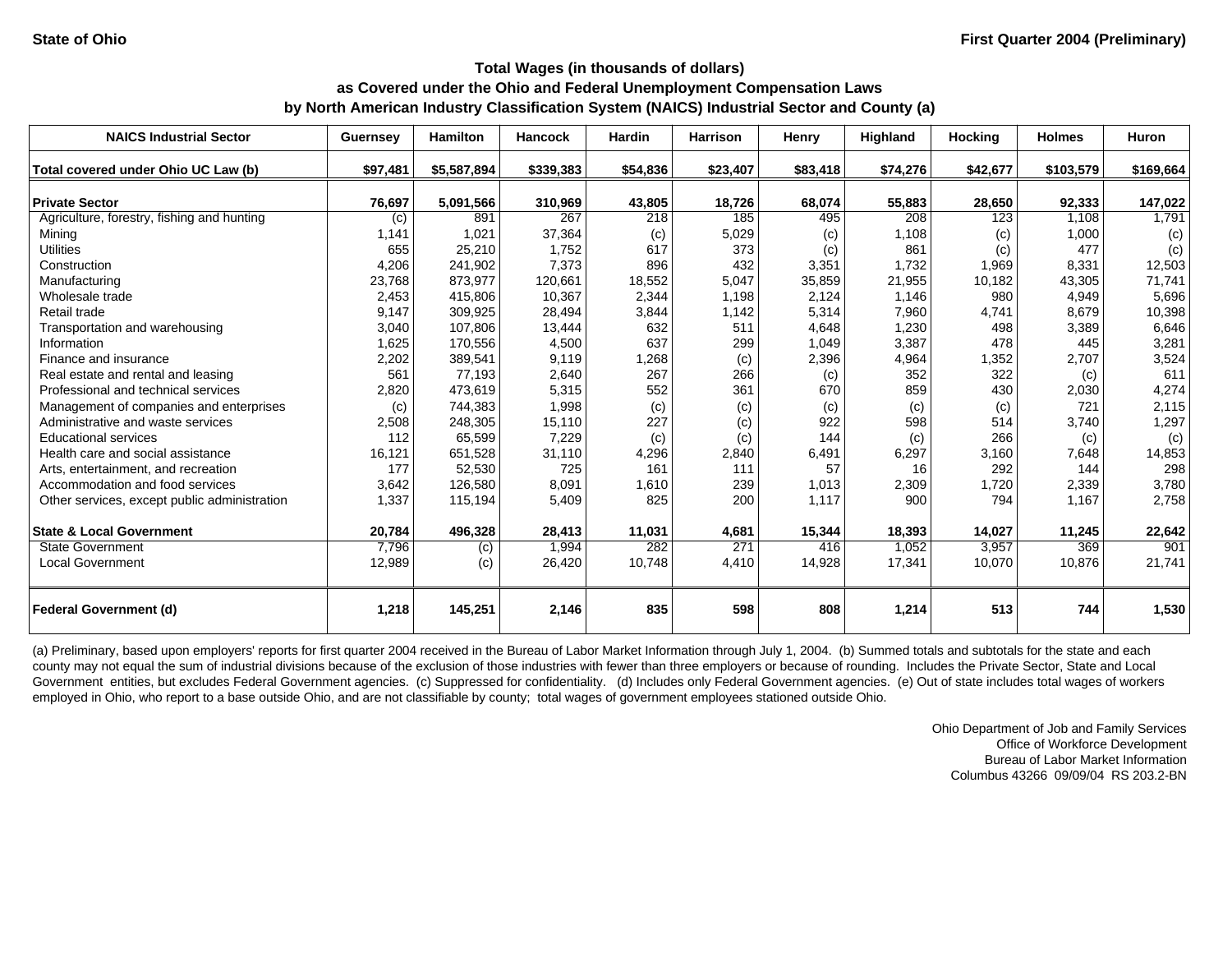| <b>NAICS Industrial Sector</b>               | <b>Jackson</b> | <b>Jefferson</b> | Knox      | Lake      | Lawrence | Lickina   | Logan     | Lorain    | Lucas       | <b>Madison</b> |
|----------------------------------------------|----------------|------------------|-----------|-----------|----------|-----------|-----------|-----------|-------------|----------------|
| Total covered under Ohio UC Law (b)          | \$71,454       | \$169,572        | \$136,679 | \$778,294 | \$69,547 | \$407,863 | \$151,719 | \$795,765 | \$1,938,405 | \$105,591      |
| <b>Private Sector</b>                        | 59,671         | 145,096          | 115,328   | 669,159   | 47,476   | 348,075   | 134,904   | 666,367   | 1,641,454   | 78,672         |
| Agriculture, forestry, fishing and hunting   | 480            | (c)              | 391       | 3,890     | (c)      | 4,124     | 285       | 4,256     | 1,700       | 563            |
| Mining                                       | 2,001          | 843              | 777       | 3,133     | (c)      | 654       | (c)       | (c)       | 935         | (c)            |
| <b>Utilities</b>                             | 373            | 15,870           | 717       | 10.078    | 1.078    | 1,999     | 352       | 6,407     | 12.889      | (c)            |
| Construction                                 | 2,654          | 16,439           | 9,005     | 38,342    | 4,311    | 21,633    | 5,254     | 41,844    | 98.839      | 3,420          |
| Manufacturing                                | 27,753         | 30,192           | 48,785    | 256,347   | 4,989    | 88,239    | 69,226    | 272,302   | 418.270     | 29,046         |
| Wholesale trade                              | 1,298          | 4,917            | 2,454     | 44,678    | 1,298    | 8,355     | 2,996     | 26,274    | 90,595      | 4,461          |
| Retail trade                                 | 6,817          | 14,490           | 11,066    | 75,827    | 9,793    | 45,605    | 8,819     | 66,682    | 143,580     | 10,108         |
| Transportation and warehousing               | 1,066          | 3,065            | 808       | 6,235     | 5,897    | 14,430    | 11,116    | 15,967    | 57,877      | 2,022          |
| Information                                  | 730            | 5,048            | 2,106     | 7,971     | 967      | 6,062     | 802       | 10,964    | 39,017      | 467            |
| Finance and insurance                        | 3,442          | 3,445            | 3,568     | 19,062    | 1,969    | 26,836    | 2,730     | 21,077    | 90,683      | 1,439          |
| Real estate and rental and leasing           | 202            | 1,492            | 665       | 6,349     | 227      | 9,669     | 1,128     | 5,001     | 20,854      | 403            |
| Professional and technical services          | 1,023          | 2,791            | 1,546     | 35,080    | 1,598    | 22,508    | 5,675     | 18,082    | 93,404      | 4,350          |
| Management of companies and enterprises      | 1,422          | (c)              | 630       | 19,358    | 545      | 20,877    | (c)       | (c)       | 58,512      | (c)            |
| Administrative and waste services            | 1,268          | 7,782            | 1,931     | 22,812    | 1,683    | 9,552     | 8,392     | 22,868    | 93,904      | 2,472          |
| <b>Educational services</b>                  | 125            | 3,686            | 9,848     | 7.162     | 141      | 8,743     | 84        | 16,593    | 19.622      | 243            |
| Health care and social assistance            | 6,130          | 27,325           | 14,941    | 68,143    | 8,521    | 37,203    | 11,685    | 92,863    | 295.801     | 16,064         |
| Arts, entertainment, and recreation          | 81             | 509              | 349       | 4,096     | 126      | 1,749     | 333       | 3,553     | 11,365      | 56             |
| Accommodation and food services              | 1,887          | 3,971            | 3,462     | 23,431    | 2,661    | 11,908    | 3,399     | 19,157    | 51,139      | 2,641          |
| Other services, except public administration | 920            | 3,102            | 2,280     | 17,166    | 1,426    | 7,929     | 2,388     | 15,815    | 42,470      | 831            |
| <b>State &amp; Local Government</b>          | 11,784         | 24,475           | 21,352    | 109,136   | 22,071   | 59,788    | 16,815    | 129,399   | 296,951     | 26,918         |
| <b>State Government</b>                      | 1,831          | 1,058            | (c)       | 1,455     | 2,438    | 8,950     | 741       | 13,201    | 92,655      | 13,764         |
| <b>Local Government</b>                      | 9,953          | 23,418           | (c)       | 107,681   | 19,633   | 50,837    | 16,075    | 116,198   | 204,296     | 13,155         |
| <b>Federal Government (d)</b>                | 793            | 2,932            | 1,237     | 6,245     | 1,420    | 6,708     | 1,769     | 30,294    | 28,596      | 935            |

(a) Preliminary, based upon employers' reports for first quarter 2004 received in the Bureau of Labor Market Information through July 1, 2004. (b) Summed totals and subtotals for the state and each county may not equal the sum of industrial divisions because of the exclusion of those industries with fewer than three employers or because of rounding. Includes the Private Sector, State and Local Government entities, but excludes Federal Government agencies. (c) Suppressed for confidentiality. (d) Includes only Federal Government agencies. (e) Out of state includes total wages of workers employed in Ohio, who report to a base outside Ohio, and are not classifiable by county; total wages of government employees stationed outside Ohio.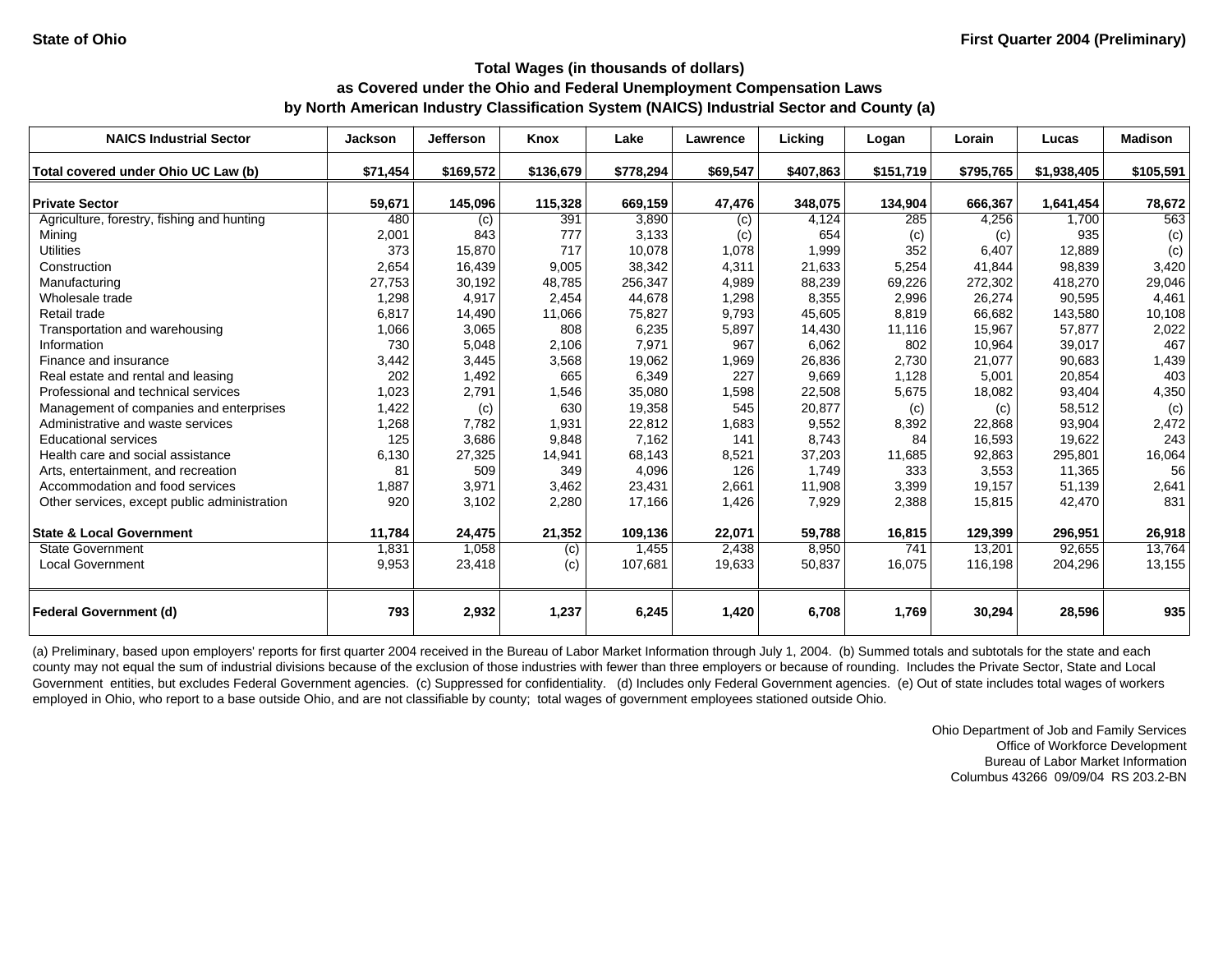| <b>NAICS Industrial Sector</b>               | <b>Mahoning</b> | <b>Marion</b> | <b>Medina</b> | <b>Meigs</b> | <b>Mercer</b> | Miami     | <b>Monroe</b> | <b>Montgomery</b> | Morgan   | <b>Morrow</b> |
|----------------------------------------------|-----------------|---------------|---------------|--------------|---------------|-----------|---------------|-------------------|----------|---------------|
| Total covered under Ohio UC Law (b)          | \$736,507       | \$213,981     | \$420,295     | \$18,108     | \$104,794     | \$308,115 | \$33,216      | \$2,499,565       | \$22,020 | \$36,219      |
| <b>Private Sector</b>                        | 618,161         | 165,504       | 363,384       | 11,312       | 84,571        | 267,448   | 27,556        | 2,215,354         | 17,250   | 24,553        |
| Agriculture, forestry, fishing and hunting   | 777             | 410           | 987           | 118          | 1,711         | (c)       | 56            | 854               | (c)      | 156           |
| Mining                                       | 2,481           | (c)           | (c)           | 1,159        | (c)           | 649       | 123           | (c)               | 731      | 157           |
| <b>Utilities</b>                             | 7,441           | (c)           | (c)           | (c)          | (c)           | 1,383     | (c)           | (c)               | (c)      | (c)           |
| Construction                                 | 39,966          | 6,714         | 26,200        | 1,449        | 6,303         | 12,731    | 589           | 98,503            | 1,298    | 1,751         |
| Manufacturing                                | 87,538          | 64,994        | 87,557        | 933          | 34,786        | 108,481   | 15,986        | 522,305           | 4,616    | 11,109        |
| Wholesale trade                              | 42,740          | 4,983         | 30,249        | 168          | 4,206         | 18,441    | 656           | 113,018           | 682      | 710           |
| Retail trade                                 | 75,015          | 14,684        | 39,559        | 2,225        | 8,513         | 29,823    | 1,138         | 151,313           | 1,328    | 2,824         |
| Transportation and warehousing               | 23,704          | 4,232         | 21,423        | 138          | 7,273         | 5,861     | 795           | 75,919            | (c)      | 619           |
| Information                                  | 18,885          | (c)           | 6,076         | (c)          | 1,289         | 2,777     | (c)           | 135,802           | 196      | 284           |
| Finance and insurance                        | 38,202          | 3,875         | 10,737        | 817          | 5,360         | 9,127     | 5,028         | 123,338           | 612      | 658           |
| Real estate and rental and leasing           | 11,816          | 3,247         | 2,952         | 35           | 440           | 1,917     | 15            | 26,939            |          | 106           |
| Professional and technical services          | 24,894          | 6,447         | 18,786        | 360          | 2,016         | 6,441     | 211           | 168,096           | 188      | 497           |
| Management of companies and enterprises      | 7,303           | 1,071         | 31,878        | (c)          | 236           | (c)       | (c)           | 144,567           | (c)      | (c)           |
| Administrative and waste services            | 32,732          | 4,285         | 24,416        | 131          | 1,151         | 9,237     | (c)           | 104,637           | 34       | 265           |
| <b>Educational services</b>                  | 6,737           | 378           | 1,450         | (c)          | 184           | 936       | 128           | 45,047            | (c)      | (c)           |
| Health care and social assistance            | 153,547         | 23,031        | 39,156        | 2,079        | 5,854         | 32,580    | 763           | 352,693           | 1,361    | 3,558         |
| Arts, entertainment, and recreation          | 2,092           | 477           | 2,283         | 18           | 409           | 767       | 25            | 10,005            | 16       | 130           |
| Accommodation and food services              | 23,672          | 4,494         | 11,350        | 731          | 2,093         | 8,592     | 231           | 67,806            | 296      | 716           |
| Other services, except public administration | 18,621          | 4,114         | 7,469         | 284          | 2,655         | 5,374     | 282           | 57,196            | 146      | 441           |
| <b>State &amp; Local Government</b>          | 118,346         | 48,477        | 56,910        | 6,796        | 20,224        | 40,667    | 5,660         | 284.211           | 4,770    | 11,666        |
| <b>State Government</b>                      | 30,488          | 13,505        | 1,628         | 357          | 1,892         | 1,388     | 314           | 20,973            | 487      | 815           |
| <b>Local Government</b>                      | 87,858          | 34,972        | 55,283        | 6,439        | 18,331        | 39,279    | 5,346         | 263,238           | 4,283    | 10,851        |
| <b>Federal Government (d)</b>                | 17,526          | 1,769         | 3,892         | 746          | 1,106         | 2,551     | 530           | 74,804            | 388      | 524           |

(a) Preliminary, based upon employers' reports for first quarter 2004 received in the Bureau of Labor Market Information through July 1, 2004. (b) Summed totals and subtotals for the state and each county may not equal the sum of industrial divisions because of the exclusion of those industries with fewer than three employers or because of rounding. Includes the Private Sector, State and Local Government entities, but excludes Federal Government agencies. (c) Suppressed for confidentiality. (d) Includes only Federal Government agencies. (e) Out of state includes total wages of workers employed in Ohio, who report to a base outside Ohio, and are not classifiable by county; total wages of government employees stationed outside Ohio.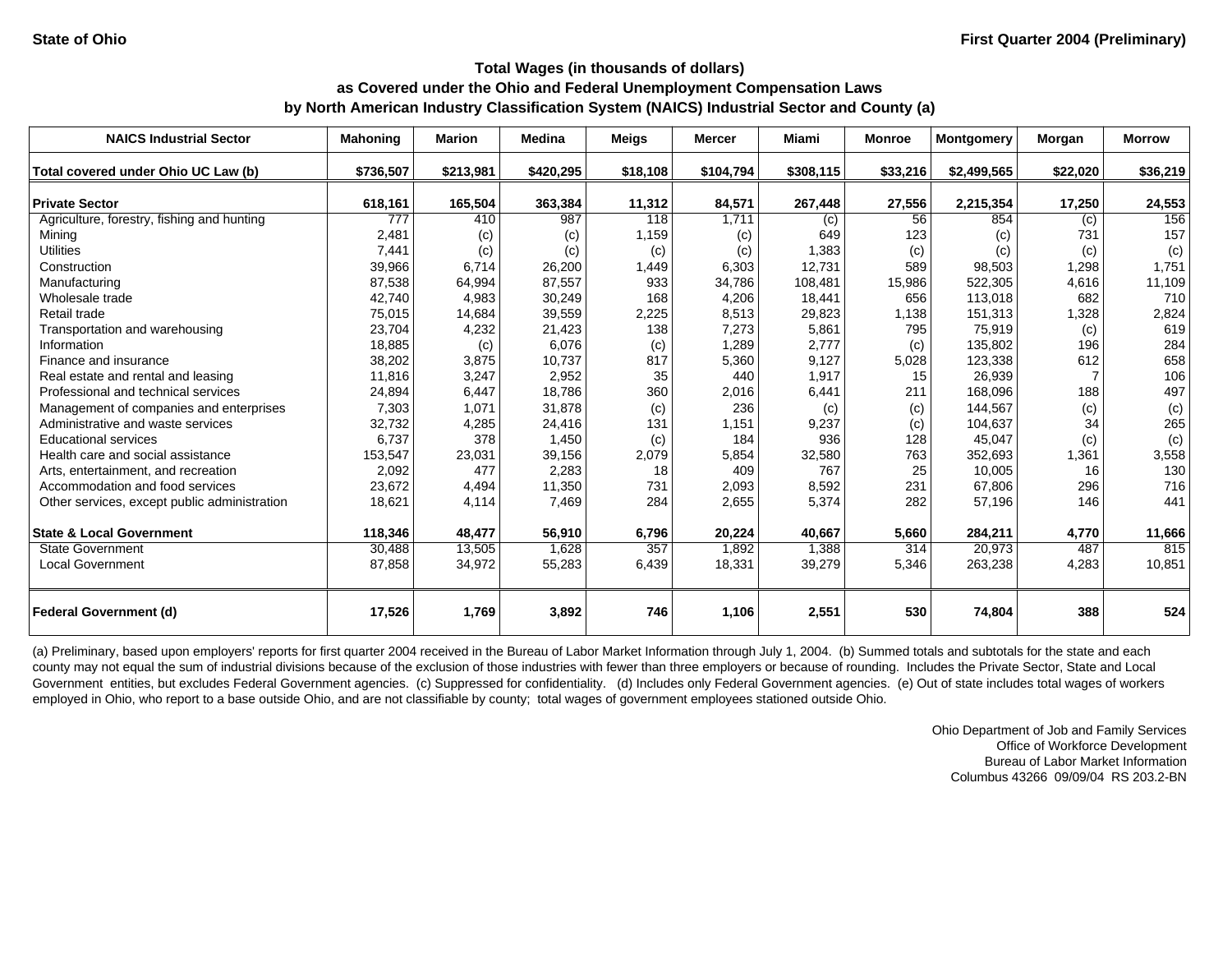| <b>NAICS Industrial Sector</b>               | <b>Muskingum</b> | <b>Noble</b> | <b>Ottawa</b> | <b>Paulding</b> | Perry    | Pickaway  | <b>Pike</b> | Portage   | Preble   | <b>Putnam</b> |
|----------------------------------------------|------------------|--------------|---------------|-----------------|----------|-----------|-------------|-----------|----------|---------------|
| Total covered under Ohio UC Law (b)          | \$248,350        | \$22,151     | \$106,116     | \$30,732        | \$42,422 | \$115,576 | \$82,027    | \$404,658 | \$77,094 | \$67,921      |
| <b>Private Sector</b>                        | 208,528          | 12,577       | 88,566        | 22,316          | 30,501   | 79,952    | 69,628      | 292,455   | 63,122   | 56,374        |
| Agriculture, forestry, fishing and hunting   | 107              | (c)          | 339           | (c)             | 108      | 481       | 382         | (c)       | 337      | 549           |
| Minina                                       | 2,311            | 928          | 2,727         | (c)             | 2,041    | (c)       | (c)         | 4,262     | (c)      | (c)           |
| <b>Utilities</b>                             | 3,274            | 159          | (c)           | (c)             | 481      | (c)       | (c)         | (c)       | (c)      | (c)           |
| Construction                                 | 9,926            | 460          | 3,209         | 907             | 7,517    | 4,990     | 2,197       | 15,634    | 2,776    | 5,504         |
| Manufacturing                                | 59,341           | 5,693        | 26,106        | 10,068          | 8,596    | 40,092    | 45,462      | 124,333   | 36,581   | 27,896        |
| Wholesale trade                              | 10,434           | 447          | 1,682         | 1,357           | 493      | 2,514     | 820         | 23,647    | 2,826    | 1,959         |
| Retail trade                                 | 32,268           | 1,209        | 8,385         | 2,440           | 2,635    | 7,989     | 4,370       | 30,366    | 5.174    | 5,104         |
| Transportation and warehousing               | 4,362            | 321          | 2,192         | 823             | 258      | 1,267     | 533         | 9,157     | 1,664    | 1,471         |
| Information                                  | 2,549            | 96           | 873           | 190             | 447      | 897       | 937         | 3,188     | 254      | 616           |
| Finance and insurance                        | 8,522            | 520          | 2,959         | 574             | 1,453    | 2,554     | 1,298       | 6,211     | 1,847    | 3,088         |
| Real estate and rental and leasing           | 1,483            | (c)          | 599           | 93              | 114      | 512       | 494         | 2,407     | 304      | 114           |
| Professional and technical services          | 4,196            | 140          | 1,223         | 451             | 793      | 2,009     | 1,524       | 13,862    | 918      | 964           |
| Management of companies and enterprises      | 2,803            | (c)          | (c)           | (c)             | (c)      | 1,407     | (c)         | 5,133     | (c)      | (c)           |
| Administrative and waste services            | 3,837            | 98           | 512           | 115             | 306      | 1,667     | 1,609       | 5,726     | 1,455    | 1,140         |
| <b>Educational services</b>                  | 3,330            | (c)          | (c)           | (c)             | (c)      | 20        | 174         | 4,232     | (c)      | (c)           |
| Health care and social assistance            | 44,874           | 1,948        | 8,069         | 1,788           | 3,755    | 8,947     | 6,434       | 21,015    | 4,829    | 4,955         |
| Arts, entertainment, and recreation          | 953              | (c)          | 2,220         | (c)             | 48       | 408       | 19          | 4,068     | 155      | 218           |
| Accommodation and food services              | 8,473            | 318          | 3,875         | 489             | 725      | 2,308     | 1,386       | 10,514    | 1,876    | 1,167         |
| Other services, except public administration | 5,485            | 136          | 2,123         | 557             | 548      | 1,373     | 599         | 8,151     | 1,486    | 1,051         |
| <b>State &amp; Local Government</b>          | 39,822           | 9,574        | 17,550        | 8,416           | 11,921   | 35,623    | 12,398      | 112,203   | 13,973   | 11,548        |
| <b>State Government</b>                      | 3,576            | (c)          | 1,994         | 273             | 435      | 14,961    | 651         | 48.091    | 1.295    | 468           |
| <b>Local Government</b>                      | 36,246           | (c)          | 15,556        | 8,143           | 11,486   | 20,662    | 11,748      | 64,112    | 12,678   | 11,080        |
| <b>Federal Government (d)</b>                | 3,502            | 251          | 1,859         | 493             | 700      | 968       | 743         | 3,386     | 890      | 840           |

(a) Preliminary, based upon employers' reports for first quarter 2004 received in the Bureau of Labor Market Information through July 1, 2004. (b) Summed totals and subtotals for the state and each county may not equal the sum of industrial divisions because of the exclusion of those industries with fewer than three employers or because of rounding. Includes the Private Sector, State and Local Government entities, but excludes Federal Government agencies. (c) Suppressed for confidentiality. (d) Includes only Federal Government agencies. (e) Out of state includes total wages of workers employed in Ohio, who report to a base outside Ohio, and are not classifiable by county; total wages of government employees stationed outside Ohio.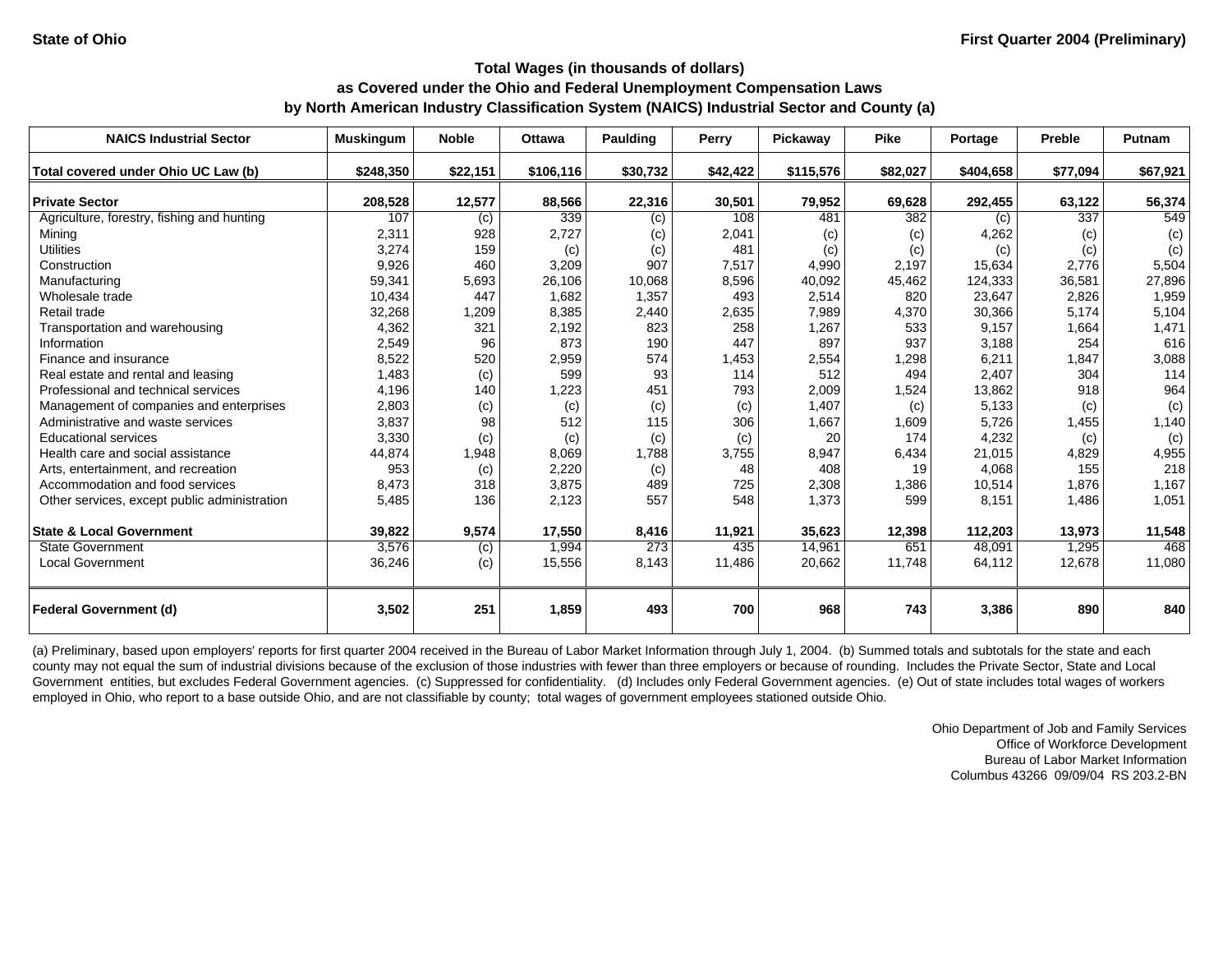| <b>NAICS Industrial Sector</b>               | <b>Richland</b> | <b>Ross</b> | Sandusky       | <b>Scioto</b> | <b>Seneca</b>  | <b>Shelby</b> | <b>Stark</b> | <b>Summit</b> | <b>Trumbull</b> | <b>Tuscarawas</b> |
|----------------------------------------------|-----------------|-------------|----------------|---------------|----------------|---------------|--------------|---------------|-----------------|-------------------|
| Total covered under Ohio UC Law (b)          | \$440,249       | \$193,865   | \$190,635      | \$151,353     | \$141,379      | \$242,016     | \$1,233,658  | \$2,368,203   | \$696,835       | \$225,274         |
|                                              |                 |             |                |               |                |               |              |               |                 |                   |
| <b>Private Sector</b>                        | 372,762         | 151,594     | 164,824<br>456 | 112,818       | 118,883<br>378 | 220,411       | 1,075,303    | 2,076,638     | 613,817         | 191,081           |
| Agriculture, forestry, fishing and hunting   | 328             | 209<br>116  |                | 390           |                | 250           | 819          | 1,228         | 178             | 1,114             |
| Mining                                       | (c)             |             | (c)            | 110           | 1,577          | (c)           | 3.421        | 12,990        | 506             | 3,507<br>913      |
| <b>Utilities</b>                             | (c)             | 2,559       | (c)            | 1,410         | 1,363          | (c)           | 11,973       | 42.795        | 3.195           |                   |
| Construction                                 | 13,493          | 11,441      | 6,281          | 9,087         | 6,716          | 12,996        | 66,890       | 84,428        | 20.766          | 9,149             |
| Manufacturing                                | 158,053         | 50,150      | 90,801         | 17,024        | 47,406         | 135,214       | 319,996      | 451,282       | 320,678         | 70,426            |
| Wholesale trade                              | 15,579          | 4,631       | 4,793          | 2,239         | 4,902          | 16,735        | 79,522       | 149,362       | 22,899          | 9,306             |
| Retail trade                                 | 36,212          | 17,915      | 14,976         | 14,498        | 10,596         | 11,572        | 107,862      | 196,422       | 54,194          | 21,391            |
| Transportation and warehousing               | 9,338           | 3,397       | 2,355          | 2,799         | 2,135          | 6,144         | 20,168       | 69,068        | 20,354          | 7,296             |
| Information                                  | 17,044          | 6,630       | 1,982          | 2,224         | 1,586          | 2,438         | 19,846       | 49,762        | 9,266           | 4,365             |
| Finance and insurance                        | 11,264          | 4,007       | 4,459          | 4,613         | 6,127          | 2,868         | 67,793       | 118,265       | 16,415          | 6,410             |
| Real estate and rental and leasing           | 2,164           | 1,209       | 998            | 954           | 419            | 1,231         | 9,442        | 19,776        | 7,165           | 1,480             |
| Professional and technical services          | 7,987           | 2,602       | 2,413          | 2,766         | 2,400          | 2,827         | 40,325       | 120,771       | 12,382          | 5,051             |
| Management of companies and enterprises      | 1,666           | 2,298       | 1,314          | 385           | 2,863          | (c)           | 12,534       | 238,083       | 8,778           | 1,338             |
| Administrative and waste services            | 13,827          | 4,713       | 4,775          | 6,039         | 2,947          | 4,763         | 38,529       | 92,010        | 17,027          | 5,640             |
| <b>Educational services</b>                  | 1,607           | 660         | (c)            | 869           | 4,807          | 673           | 15,128       | 19,478        | 2.879           | 795               |
| Health care and social assistance            | 57,842          | 29,651      | 19,850         | 40,227        | 16,465         | 13,858        | 191,639      | 297,046       | 70.631          | 28,252            |
| Arts, entertainment, and recreation          | 1,955           | 476         | 867            | 198           | 391            | 152           | 5,553        | 13,948        | 2,078           | 655               |
| Accommodation and food services              | 11,955          | 6,526       | 3,774          | 5,083         | 3,446          | 3,641         | 34,627       | 56,614        | 15,255          | 8,051             |
| Other services, except public administration | 9,564           | 2,404       | 3,559          | 1,904         | 2,360          | 3,400         | 29,238       | 43,310        | 9,171           | 5,940             |
| <b>State &amp; Local Government</b>          | 67,487          | 42,271      | 25,811         | 38,535        | 22,496         | 21,605        | 158,355      | 291,565       | 83,018          | 34,194            |
| <b>State Government</b>                      | 16,774          | 16,710      | 2,071          | 15,592        | (c)            | 3,256         | 14,492       | 49,070        | 8.746           | 4,956             |
| <b>Local Government</b>                      | 50,713          | 25,561      | 23,740         | 22,944        | (c)            | 18,349        | 143,863      | 242,494       | 74,272          | 29,238            |
| <b>Federal Government (d)</b>                | 8,250           | 20,764      | 1,436          | 2,015         | 1,447          | 961           | 14,957       | 32,118        | 6,319           | 2,401             |

(a) Preliminary, based upon employers' reports for first quarter 2004 received in the Bureau of Labor Market Information through July 1, 2004. (b) Summed totals and subtotals for the state and each county may not equal the sum of industrial divisions because of the exclusion of those industries with fewer than three employers or because of rounding. Includes the Private Sector, State and Local Government entities, but excludes Federal Government agencies. (c) Suppressed for confidentiality. (d) Includes only Federal Government agencies. (e) Out of state includes total wages of workers employed in Ohio, who report to a base outside Ohio, and are not classifiable by county; total wages of government employees stationed outside Ohio.